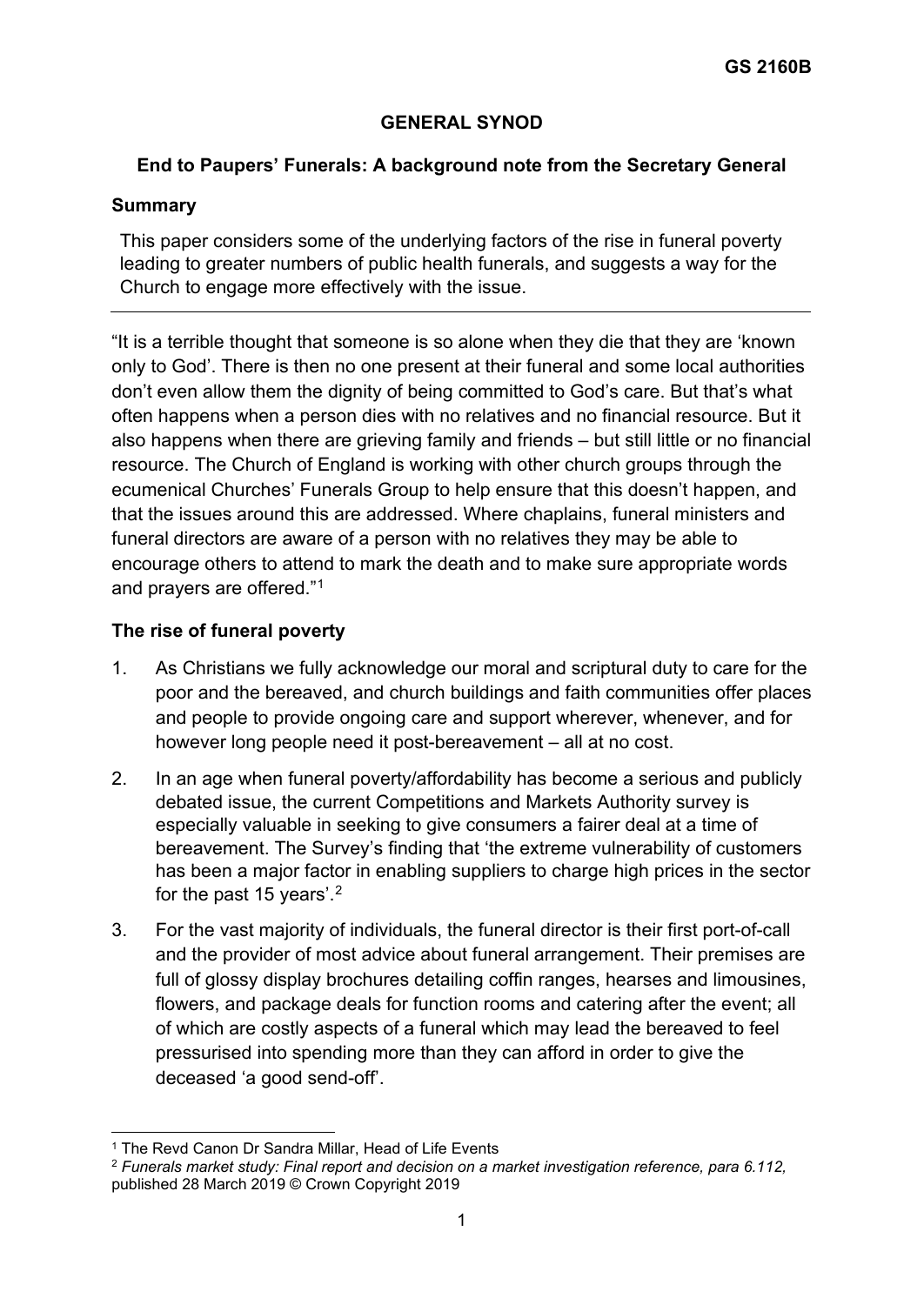- 4. As a nation the UK continues to become more secular, yet at the same time we see a rise in (largely alternative) spirituality as the landscape of funeral ministry has changed rapidly in recent decades and has radically altered public expectations of what can and should be included in a funeral or memorial service.
- 5. Many Funeral Directors now offer a 'one-stop-shop' at a significantly reduced price without even engaging an external celebrant: families can now hold both the ceremony and the wake at the Director's premises, and the Funeral Director will also take the funeral. Pre-paid funeral plans very often do not pay out the full sum on death, leaving families feeling they have to save where they can, opting to go straight to the crematorium or choosing the Funeral Director's "special offer".
- 6. Although the funeral plans, simple funerals, or 'no funeral' options through direct cremation, which are widely advertised may result in cost savings, the two largest components of the cost of a funeral are the funeral director's fee and the cremation fee. Of the two, cremation fees have seen the highest level of inflation in the past 3 years. It should be noted that a 'no funeral' funeral is not a 'free' funeral: there are still costs involved. The Government's funeral payment/loan, if a family are even able to navigate the application process and meet all the criteria, does not cover all disbursements – the 'officiant' fee, whether for a Christian minister or other celebrant, is specifically excluded even though it is not a significant sum within the overall funeral cost.

# **The challenge for the Church**

- 7. The Christian Gospel of life after death through Christ continues to offer hope in bereavement even in today's secular society, and Churches' ministers still play a leading role in ensuring funerals are meaningful and therapeutic events. The financial pressure to dispense with any form of ceremony at funerals on is deeply regrettable, because the value of both religious and non-religious ritual is attested to by a wealth of anthropological evidence.
- 8. There is also a link between the way in which death is marked, opportunities for grief and the acknowledgement of loss, and mental health and well-being, and the noticeable growth in the numbers attending services that offer spaces for remembering, suggests that there is still a need for ritual and gentle guiding through the funeral service itself. There are also many who simply visit sacred spaces to light candles, pray, or just sit quietly in the aftermath of loss.
- 9. In seeking to implement a national strategy for supporting and offering highstandard, meaningful funerals to those faced with the choice between extreme financial hardship or resorting to a public health funeral arranged by the local authority, the Church needs to rediscover and recognise the value of funeral ministry and offering ongoing support to the bereaved, both at the time of loss and as an ongoing pastoral relationship.